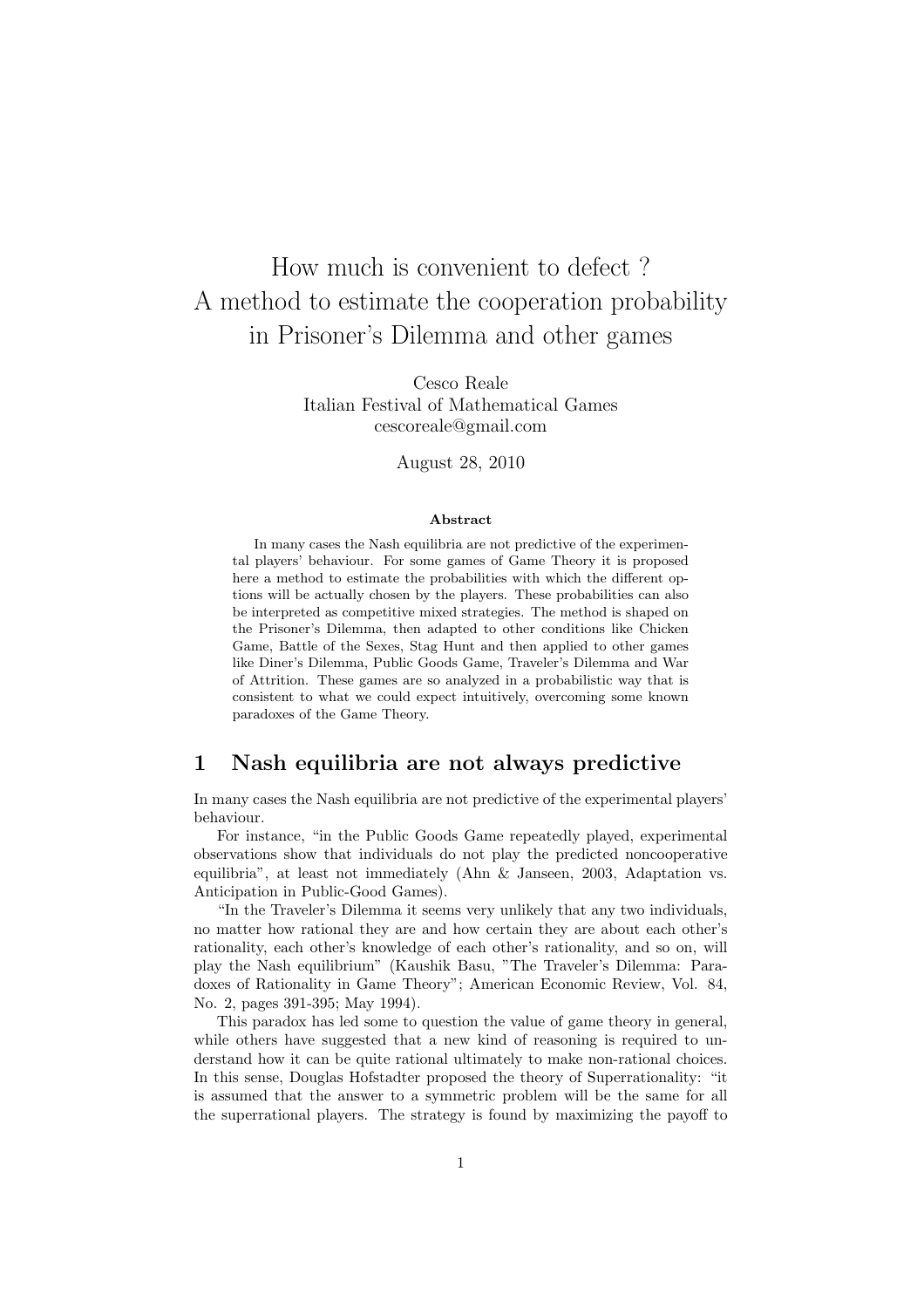each player, assuming that they all use the same strategy. In the Prisoner's Dilemma two superrational players, each knowing that the other is also a superrational player, will cooperate" (Wikipedia, ref. Douglas R. Hofstadter, 1985, "Metamagical Themas", Basic Books).

I will try to quantify this concept, trying to associate to each option a probability that estimates how many players will actually choose that option. This probability could suggest how much that option is convenient, depending on the given parameters of the game. These estimated probabilities could also be interpreted as competitive mixed strategies adopted by the players; given N options, players playing with mixed strategies will use a randomizing device, set to give the result "play option i" with probability  $p_i$ , where  $i \in \mathbb{N}, 1 \le i \le N$ . Only the competitive case and not the cooperative ones will be analyzed.

This study was actually born from a practical need, i.e. preparing some equilibrated bimatrixes (more simply we will call them "tables") for a game of mathematics and diplomacy, based on the Prisoner's Dilemma. We will speak about it after presenting the proposed model.

# 2 Prisoner's Dilemma, other games and Hofstadter's Superrationality

The Prisoner's Dilemma was originally framed by Merrill Flood and Melvin Dresher working at RAND Corporation in 1950. Albert W. Tucker formalized the game with prison sentence payoffs and gave it the "prisoner's dilemma" name (Poundstone, 1992). A classic example of the prisoner's dilemma is presented as follows.

Two suspects are arrested by the police. The police have insufficient evidence for a conviction, and, having separated the prisoners, visit each of them to offer the same deal. If one testifies for the prosecution against the other (defects) and the other remains silent (cooperates), the defector goes free and the silent accomplice receives the full 10-year sentence. If both remain silent, both prisoners are sentenced to only six months in jail for a minor charge. If each betrays the other, each receives a five-year sentence. Each prisoner must choose to betray the other or to remain silent and each one is assured that the other would not know about the betrayal before the end of the investigation. Both care much more about their personal freedom than about the welfare of their accomplice. (Source: Wikipedia).

We will consider a table of Prisoner's Dilemma, where instead of jail years to minimize there are money prizes to maximize; given  $a, b, c, d \in \mathbb{R}$ , we define the table  $(a, b, c, d)$  in the following way: if both players cooperate, both receive  $b$ ; if both defect, both receive  $c$ ; if one defects and the other cooperates, the first receives a and the second d. Often these values are indicated with  $T, R, P, S$ , but in this document we prefer call them  $a, b, c, d$  for several reasons, among them the fact that we will deal with another  $p$  indicating a probability.

In the rest of the document we will analyze several conditions, sometimes they are studied in the literature as a specific game, with a specific name:

$$
1.1) \quad a > b > c, d
$$

In the Prisoner's Dilemma  $c > d$ :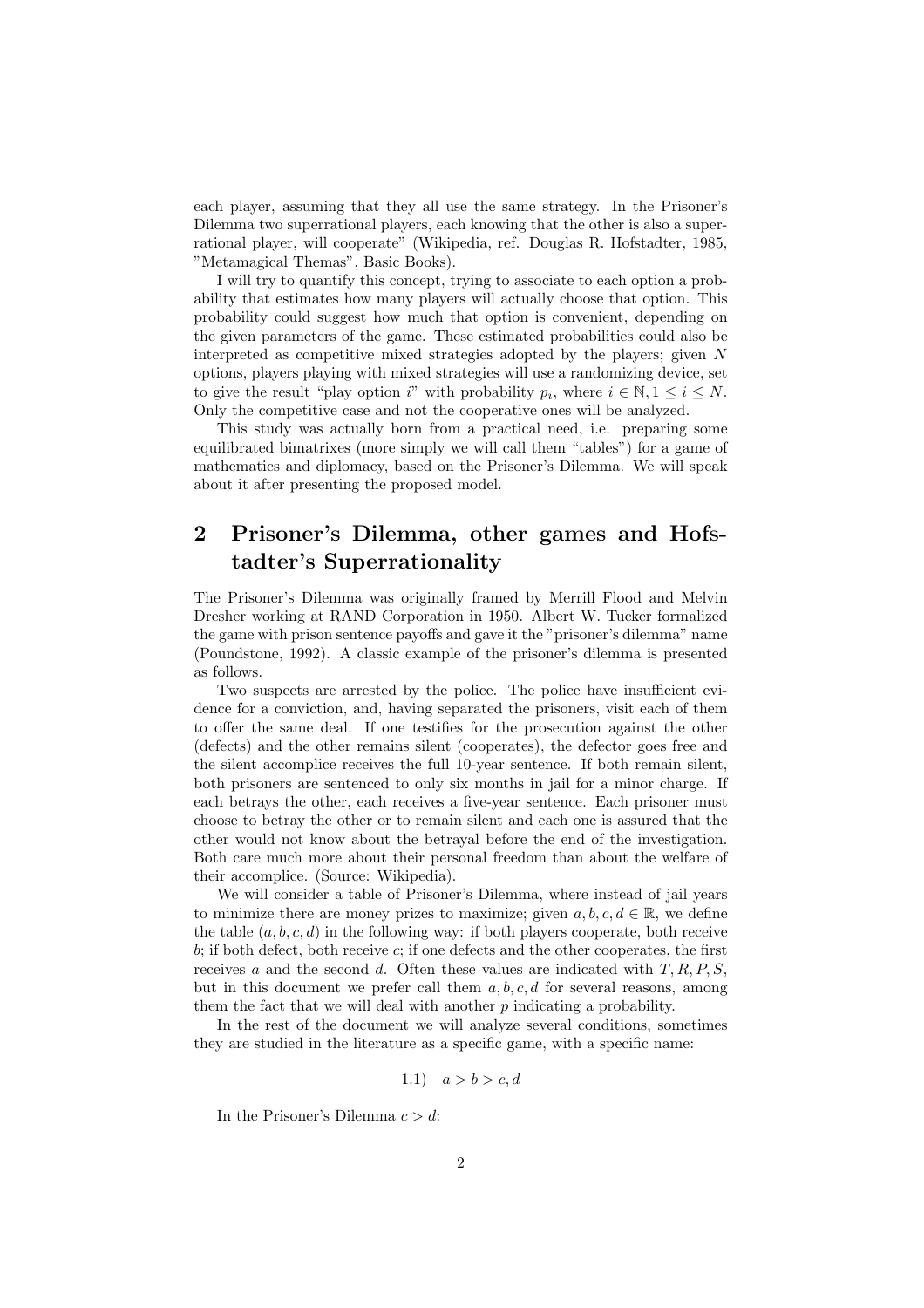$$
1.2) \quad a > b > c > d
$$

while in the Chicken Game  $b > d \geq c$ :

$$
1.3) \quad a > b > d \geq c
$$

In the Battle of the Sexes:

$$
1.4) \quad a > d > c \ge b
$$

In the Stag Hunt:

$$
1.5) \quad b > a > c > d
$$

We will also study an anomalous case, that we will call the Translators (see later):

$$
1.6) \quad a > c \ge b > d
$$

We will start from the following remark: in a table  $(a, b, c, d)$  like  $(100, 51,$ 50, 0)  $b-c$  is so small comparing to  $a-b$  and  $c-d$  that each player will probably defect, according to the Nash equilibrium. Instead, in a table like (101, 100, 1, 0), like that one analyzed by Hofstadter for his Theory of Superrationality, the advantages of defection  $a - b$  and  $c - d$  are so small that is almost not worth the risk to come out with  $(1, 1)$  instead  $(100, 100)$ , and so each player will tend more to cooperation than to defection.

Now, we will analyze the following situation. We have a large number of rational players that are going to play one time the Prisoner's Dilemma; they are divided in pairs and every pair plays with the same table  $(a, b, c, d)$ ; we will try to find a probability  $p$  that could estimate how many players will cooperate, consistently with the previous considerations. We set  $q = 1-p$ , as the defection probability. So  $\forall a, b, c, d \in \mathbb{R}$  respecting the condition 1.2) we would like to find a  $0 < p < 1$ , reaching  $p = 0$  only in the limit case  $b \leq c$ , and  $p = 1$ only in the limit case:  $a \leq b$  and  $c \leq d$ . If we suppose that the players are adopting mixed strategies with different cooperation probabilities  $p_i$ , this  $p$  will also represent the average of these  $p_i$ . This estimation should depend only on the given parameters  $(a, b, c, d)$ , and not on the history of the game, that's why we are not going to consider iterated games, Fictitious Play or Evolutionary Stable Strategies.

# 3 Maximin criterion

We could try a first way applying the maximin criterion, and analyzing the corresponding mixed strategy; we obtain:  $bp + dq = ap + cq$ , and then: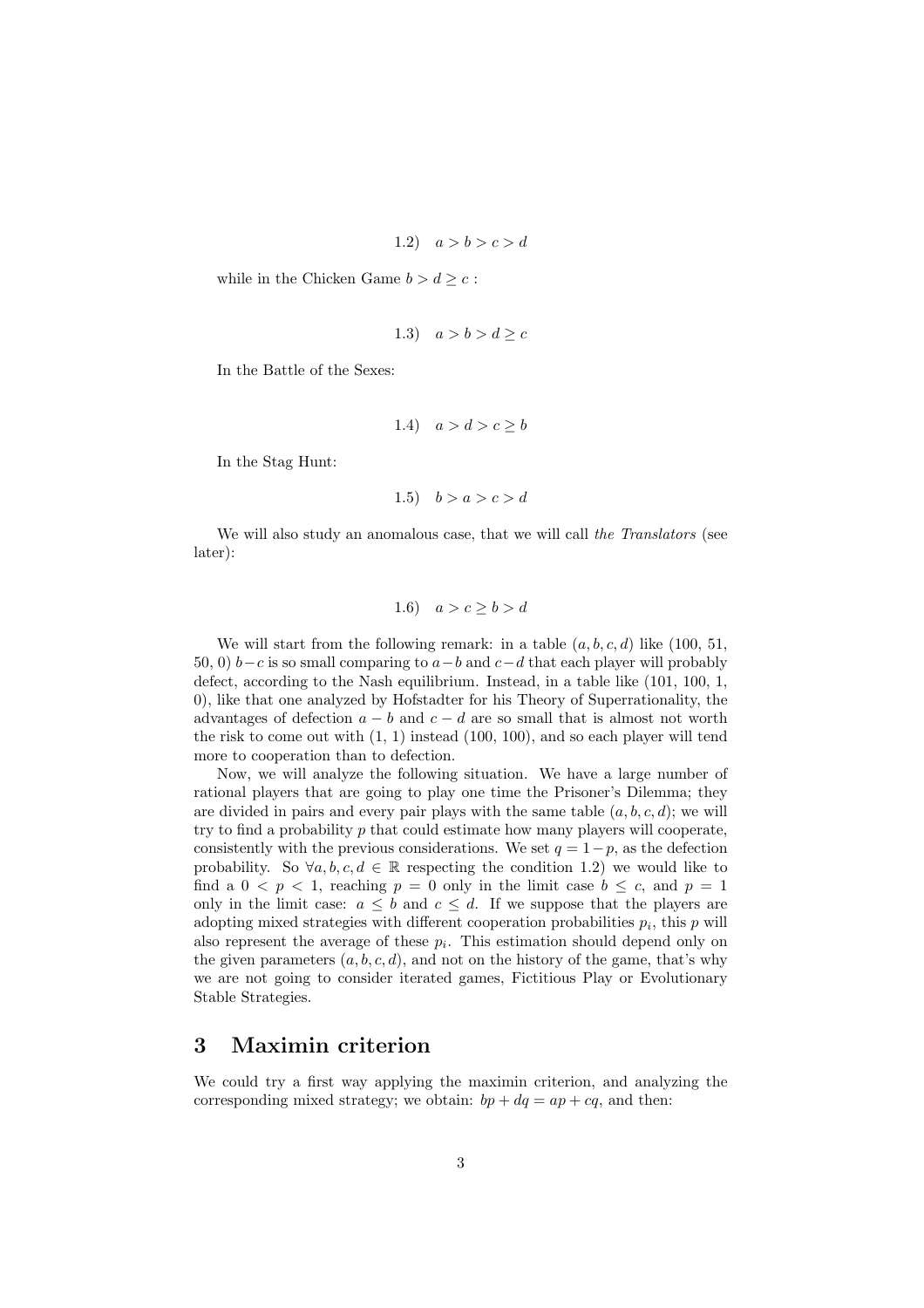2.1) 
$$
p = \frac{c - d}{(c - d) - (a - b)}
$$

But this p under the condition 1.2) is not in  $[0, 1]$ , so in this case the 2.1) does not solve the problem seen in par. 2. In order to have  $0 < p < 1$  we must have either:

 $a-b < c-d$ ,  $c > d$  and  $a < b$ , and it happens for example in The Stag Hunt  $(b > a > c > d);$  or:

 $a - b > c - d$ ,  $c < d$  and  $a > b$ , and it happens for example in The Chicken Game  $(a > b > d \ge c)$ .

Moreover, as we will see later, the 2.1) does not describe well these situations. For example, in the Stag Hunt, for  $b \to \infty$  we find that  $p \to 0$ , but it should tend to 1. And in the Chicken, for  $c-d=0$  we find  $p=0$ , but if  $a-b \ll b-c$ , defecting does not make sense.

#### 4 Maximization of expected payoff

We can try a second way: we can study the  $p$  that maximizes the expected payoff  $\mu(p) = p^2b + (1-p)^2c + p(1-p)(a+d)$ ; we want  $0 < p < 1$ , and we have  $\mu(0) = c$  and  $\mu(1) = b$ . Putting  $\frac{d\mu}{dp} = 0$ , we obtain

2.2) 
$$
p = \frac{a+d-2c}{2(a-b-c+d)} = \eta
$$

 $\mu(\eta)$  is a maximum if  $c - d < a - b$ , otherwise it is a minimum. If it is a maximum, then  $p_{MAX}$  (the maximizing p) equals to  $\eta$  and we can see that  $b > c \Rightarrow \eta > 1/2$ . In order to have  $\eta < 1$  we find  $a - b > b - d$ . So, if  $a-b > b-d \Rightarrow 1/2 < \eta < 1 \Rightarrow p_{MAX} = \eta$  and  $\mu(p_{MAX}) > b$ ; in the other cases  $p_{MAX} = 1$  and  $\mu(p_{MAX}) = b$ . Also in this second way, under the condition 1.2) the  $p$  in 2.2) is not always in  $[0, 1]$ .

# 5 Maximization of expected payoff, given the opponent cooperation probability

A third way could be to try to maximize the payoff  $\mu_1$  of player 1, given the  $p_2$ , the cooperation probability of player 2.

 $\mu_1 = p_1p_2b + (1-p_1)(1-p_2)c + p_1(1-p_2)d + p_2(1-p_1)a$ 

 $\mu_1(p_1)$  is a linear function with domain  $0 \leq p_1 \leq 1$ , having maximum in  $p_1 = 0$  if the  $p_1$  coefficient  $p_2(b+c-a-d)+(d-c) < 0$  and maximum in  $p_1 = 1$ if  $p_2(b + c - a - d) + (d - c) > 0$ .

If  $p_2(b + c - a - d) + (d - c) = 0$  we have  $p_2 = \frac{c - d}{(c - d) - (a - b)} = \theta$  and in this case the function is flat.

Studying the function  $\mu_1(p_1)$  it is possible to see that  $p_{1MAX} = 1$  only if  $\theta \in [0,1) \ (\Leftrightarrow c \leq d)$  and  $p_2 < \theta$ , otherwise  $p_{1MAX} = 0$ . This is consistent with the Nash equilibria  $(p_{1MAX} = 0)$  in the Prisoner's Dilemma  $(a > b > c > d)$ and also with the non-coordination Nash equilibria in the Chicken Game ( $a >$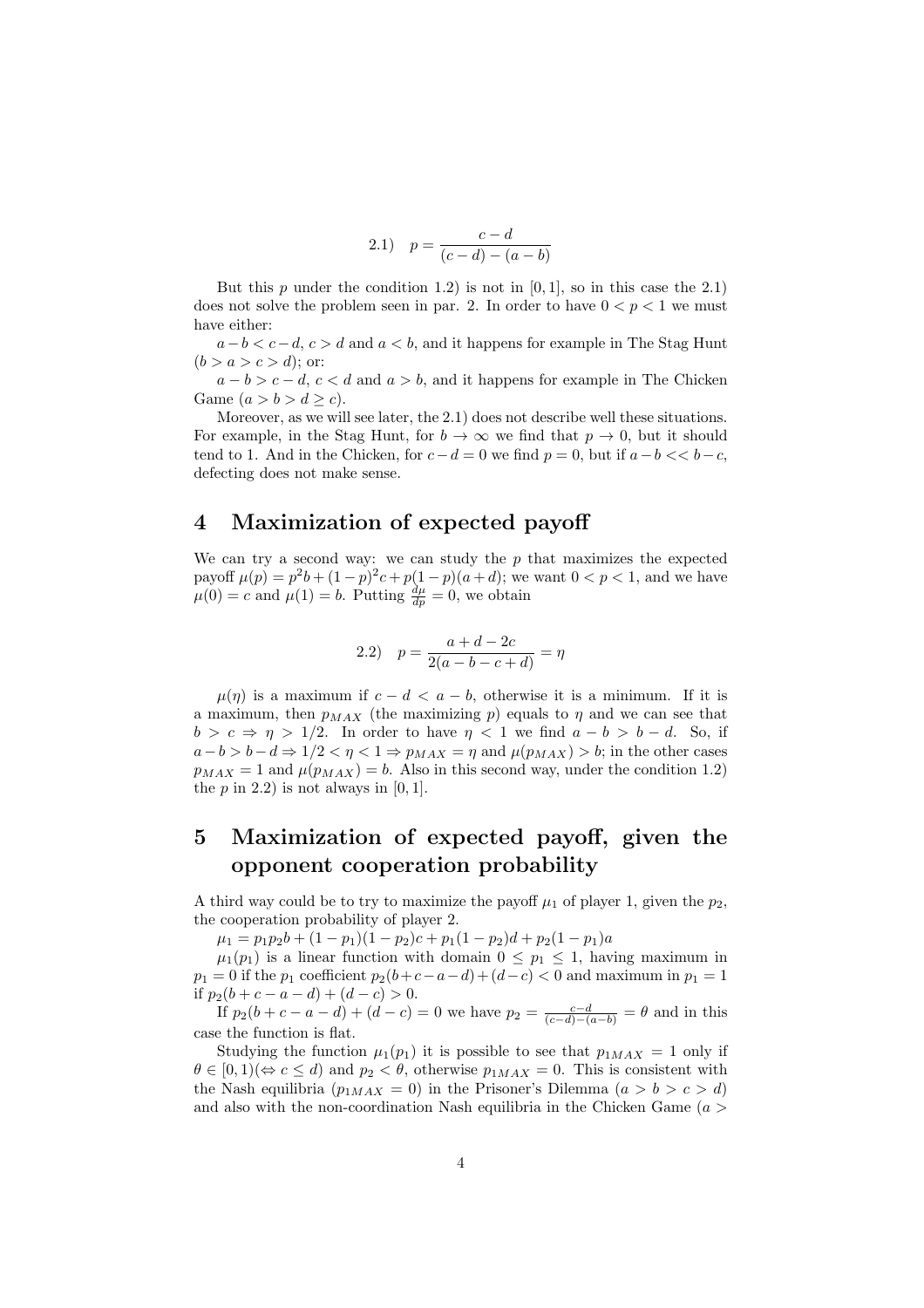$b > d \geq c$ . In the Chicken Game, assuming that we know  $p_2$ , we can switch our  $p_1$  from 0 to 1 if we see that  $p_2 < \theta$ , and vicecersa. If  $p_2 = \theta$  then our  $p_1$ does not affect  $\mu_1$ .

But still we did not find what we are looking for, because this third approach does not solve the problem seen in par. 2.

# 6 The proposed estimation of the cooperation probability

Let us examine a fourth way. Under the condition 1.2)  $(a > b > c > d)$ , we try to think the possible behaviour of a generical player X playing against a generical player Y. We can assume that the probability  $p_x$  that s/he will cooperate is proportional to  $b-c$  (the benefit received by two cooperating players comparing with two defecting players), while the probability  $q_x$  that s/he will defect is proportional to  $p_y(a - b) + q_y(c - d)$  (the benefits received by player X defecting instead of cooperating, weighted according to the cooperation and defection probabilities of player Y). We could start our reasoning giving to  $p_y$ an arbitrary initial value  $0 \leq p_0 \leq 1$   $(q_0 = 1 - p_0)$ . Said  $b - c = \phi$  and  $p_0(a - b) + q_0(c - d) = \chi_0$ , the first estimation of  $p_x$  is  $p_1 = \phi/(\phi + \chi_0)$ . Now, using this first estimation of  $p_x$ , we can try to give a first estimation of  $p_y$ , considering that, consistently with the previous reasoning,  $p_y$  is proportional to  $\phi$  and  $q_y$  is proportional to  $p_1(a - b) + q_1(c - d) = \chi_1$ , so  $p_2 = \phi/(\phi + \chi_1)$ . We can continue this procedure giving a second estimation of  $p_x$ , then a second estimation of  $p_y$ , and so on. Said  $p(a - b) + q(c - d) = \chi$ , this recursive sequence  $p_i$ , independently from the starting point  $p_0$ , will tend to:  $p = \phi/(\phi + \chi)$ .

From there we obtain a second degree equation:

3) 
$$
p^2(a-b-c+d) + p(b-d) + (c-b) = 0
$$

with solution

4.1) 
$$
p = \frac{d-b \pm \sqrt{(b-d)^2 + 4(b-c)(a-b-c+d)}}{2(a-b-c+d)}
$$

with  $a - b - c + d \neq 0$ .

If  $a - b - c + d = 0$  from the 3) we have more simply

$$
4.2) \quad p = \frac{b-c}{a-c}
$$

For example, going back to what we have seen in paragraph 2, in the Hofstadter's table  $(101, 100, 1, 0)$  the 4.2) gives  $p = 99\%$ , and in the table  $(100, 51, 0)$ 50, 0) the 4.1) gives  $p \approx 1.96\%$ ; these results are consistent with what we could expect intuitively.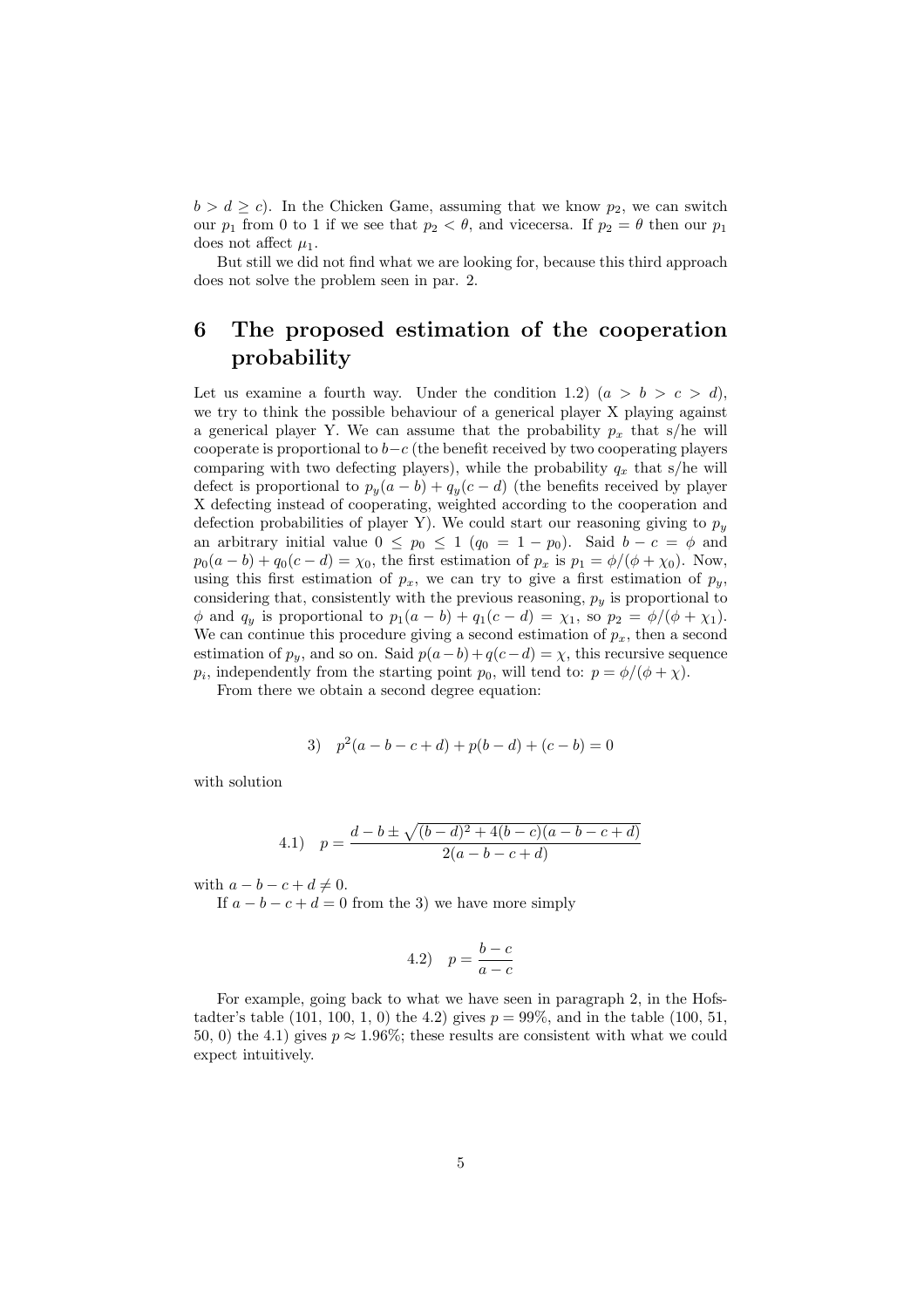#### 7 The probability is univocal and always defined

We can prove that under condition 1.2)  $(a > b > c > d)$  there is always only one root of the equation 4.1) in [0, 1], so in Prisoner's Dilemma the proposed estimation is univocal and always defined.

We call  $t$  and  $v$  the roots of the equation. Then:

 $\frac{b-d}{a-b-c+d} = -(t+v)$  and  $\frac{c-b}{a-b-c+d} = tv$ 

Given a table  $(a, b, c, d)$ , all other tables obtained from the first maintaing unchanged the differences  $a - b$ ,  $b - c$ ,  $c - d$  are equivalent concerning the calculation of p. Therefore we can fix  $d = 0$  and then express a and c as a function of  $b, t, v$ .

We obtain  $\frac{a}{b} = 2 - \frac{tv+1}{t+v}$  and  $\frac{c}{b} = 1 - \frac{tv}{t+v}$ , with  $t+v \neq 0$ . From the condition 1.2, and being  $d = 0 \Rightarrow b > 0$ , we have:  $\frac{a}{b} > 1 \Rightarrow 2 - \frac{tv+1}{t+v} > 1 \Rightarrow \frac{tv+1}{t+v} < 1.$ If  $t + v > 0 \Rightarrow t + v > tv + 1$ . If  $t + v < 0 \Rightarrow t + v < tv + 1$ and moreover:  $\frac{c}{b} < 1 \Rightarrow 1 - \frac{tv}{t+v} < 1 \Rightarrow \frac{tv}{t+v} > 0.$ If  $t + v > 0 \Rightarrow tv > 0$ If  $t + v < 0 \Rightarrow tv < 0$ 

We first analyze the hypothesis  $t + v > 0$ :  $t + v > 0 \Rightarrow tv > 0 \Rightarrow t, v > 0.$ 

The roots cannot be both greater than 1. If they were, we would have:  $t = 1 + x, v = 1 + y$ , with x, y real positive.  $t + v > tv + 1 \Rightarrow (1 + x) + (1 + y) >$  $(1+x)(1+y) + 1 \Rightarrow 2+x+y > 1+x+y+xy+1 \Rightarrow xy < 0$ , impossible. At the same time the roots cannot be both in  $[0, 1]$ :

 $t + v > tv + 1 \Rightarrow t(1 - v) > 1 - v \Rightarrow$ if 1 – *v* > 0(⇒ *v* < 1) ⇒ *t* >  $\frac{1-v}{1-v} = 1$ if  $1 - v < 0 \Rightarrow v > 1$ )  $\Rightarrow t < \frac{1 - v}{1 - v} = 1$ 

Hence, in the hypothesis  $t + v > 0$ , there is always one root in [0, 1] and the other one greater than 1.

We analyze now the other hypothesis  $t + v < 0$ :

 $t + v < 0 \Rightarrow tv < 0$  so the roots have opposite signs. Said  $t < 0$  and  $v > 0$ , we have:  $t + v < tv + 1 \Rightarrow v(t-1) > t-1 \Rightarrow v < 1$ . Therefore in the hypothesis  $t + v < 0$  there is always one root in [0, 1] and the other one negative.

Furthermore, it is easy to prove that in the 4.1) the root in  $[0, 1]$  is always Furthermore, it is easy to prove that in the 4.1) the<br>that one with  $+\sqrt{(b-d)^2+4(b-c)(a-b-c+d)}$ , so:

4.3) 
$$
p = \frac{d-b+\sqrt{(b-d)^2+4(b-c)(a-b-c+d)}}{2(a-b-c+d)}
$$

# 8 Equiprobability condition

In the light of what we said, in some tables it will be more probable that players cooperate and in other it will be more probable that players defect. We search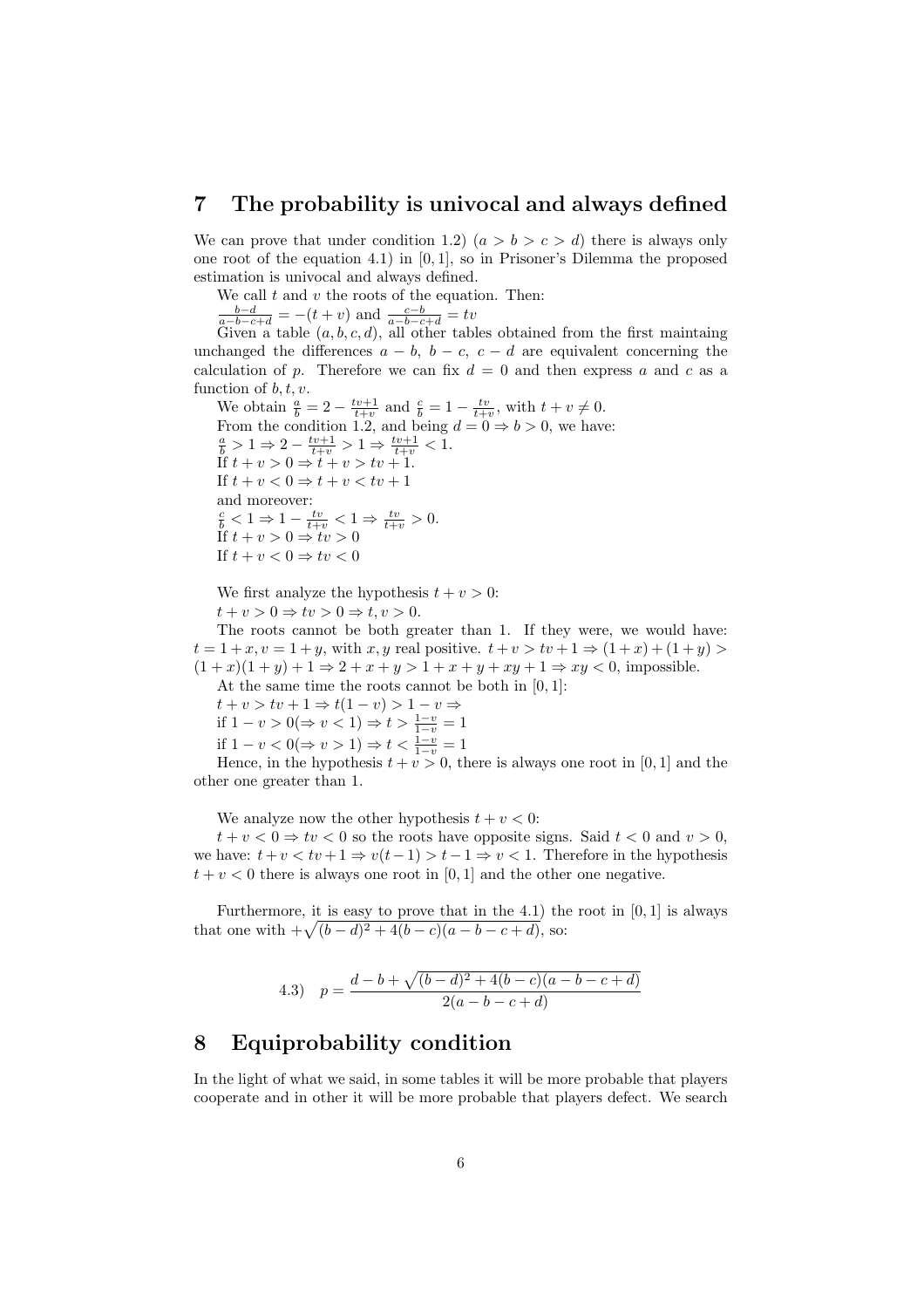now under which condition is the boundary between these two types of tables. So we impose  $p = 1/2$ , therefore

5) 
$$
p = \frac{d-b+\sqrt{(b-d)^2+4(b-c)(a-b-c+d)}}{2(a-b-c+d)} = \frac{1}{2}
$$

We obtain the equiprobability condition:

6) 
$$
a-d = 3(b-c)
$$
  $\Leftrightarrow$   $b-c = \frac{(a-b)+(c-d)}{2}$ 

so  $b - c$  is the average of  $a - b$  and  $c - d$ , as it could be easily deduced also from the initial model, putting  $p = q$  (and so  $\phi = \chi$ ). It is possible to prove that, as expected,  $p > 1/2 \Leftrightarrow b - c > \frac{(a-b)+(c-d)}{2}$ .

# 9 Prisoner's Dilemma with n players

In the case with 3 players, we define the table as follows: if everyone cooperates, everyone receives  $q$ ; if one defects and two cooperate, the first one receives  $f$ , and the other two receive  $j$ ; if two defect and one cooperate, the first two receive h and the third one receives  $m$ ; if everyone defects, everyone receives  $k$ :

 $C, C, C \rightarrow q, q, q; D, C, C \rightarrow f, j, j; D, D, C \rightarrow h, h, m; D, D, D \rightarrow k, k, k;$ with  $f, q, h, j, k, m \in \mathbb{R}$ .

Supposing that one player will cooperate, the table for the other two players becomes:  $(f, g, h, j)$ ; studying this table under the condition 1.2) we need  $f >$  $g > h > j$ . Supposing that one player will defect, the table for the other two players becomes:  $(h, j, k, m)$ ; studying this table under the condition 1.2) we need  $h > j > k > m$ . Therefore, the condition 1.2) for 3 players becomes  $f > g > h > j > k > m$ .

7) 
$$
f > g > h > j > k > m
$$

Now we will analyze the cooperation probability  $p$  and the defection probability q consistently to the model for 2 players. Supposing that one player will cooperate, in the table  $(f, g, h, j)$  p is proportional to  $g - h = \phi_p$  and q is proportional to  $p(f - g) + q(h - j) = \chi_p$ ; supposing that one player will defect, in the table  $(h, j, k, m)$  p is proportional to  $j - k = \phi_q$  and q is proportional to  $p(h - j) + q(k - m) = \chi_q.$ 

Hence we consider p proportional to  $p\phi_p + q\phi_q = p(g - h) + q(j - k) = \psi$ and q proportional to  $p\chi_p + q\chi_q = p^2(f - g) + 2pq(h - j) + q^2(k - m) = \omega$ .

Hence  $p = \psi/(\psi + \omega)$ .

From there we obtain a third degree equation:

8) 
$$
p^3(f-g-2h+2j+k-m)+p^2(g+h-3j-k+2m)+p(-g+h+2j-k-m)+(-j+k)=0
$$

Putting  $p = 1/2$ , and so  $\psi = \omega$ , we obtain the equiprobability condition: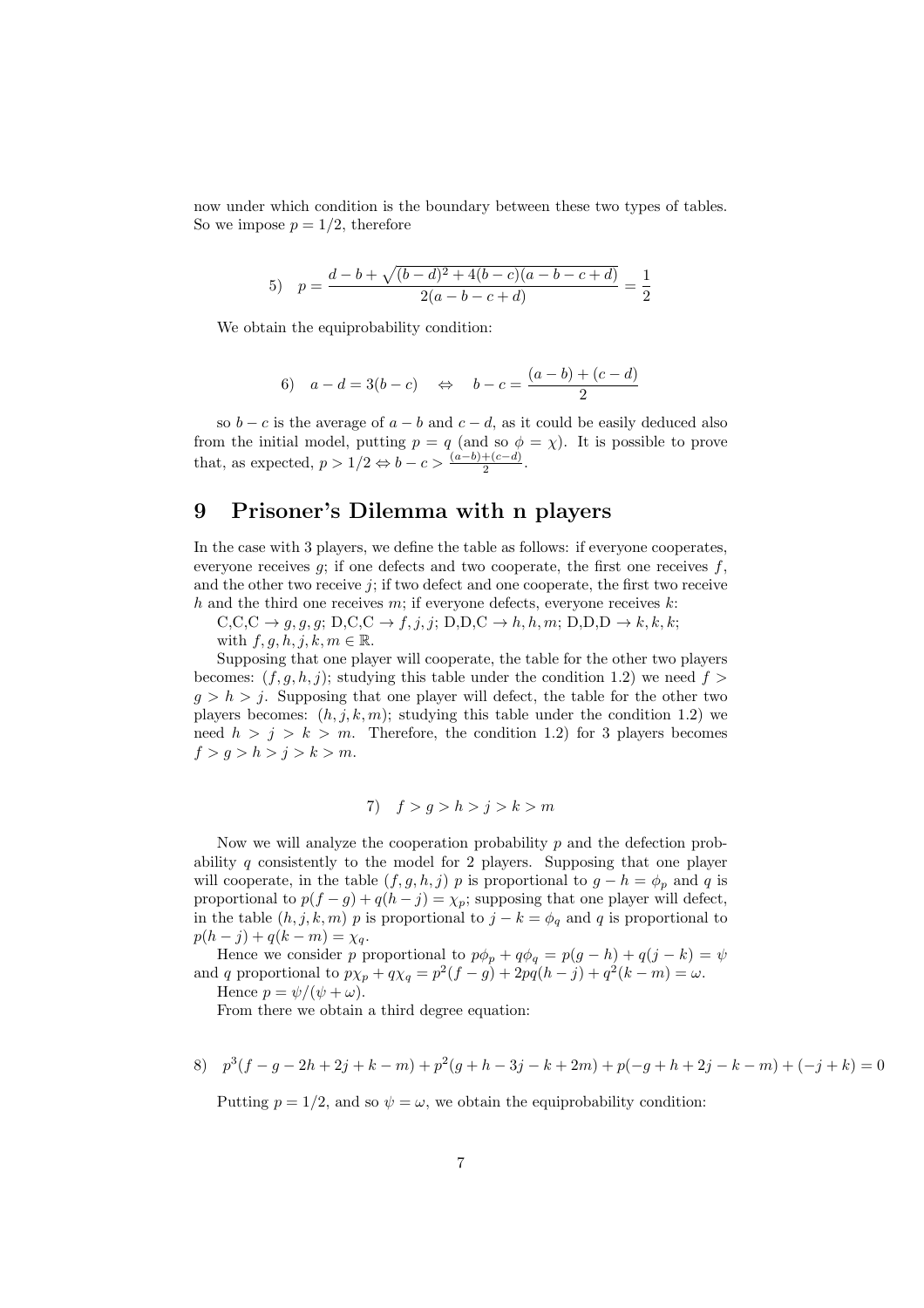9) 
$$
f - m + 4(h - j) = 3(g - k)
$$

The procedure can be recursively extended to n players, even if for  $n \geq 5$ , as known, only in some cases we will be able to calculate exactly the roots.

#### 10 Translators condition

We come back to the case for 2 players. We analyze some other conditions that we will find later in some applications and that are useful to define some boundaries of the proposed estimation.

We will examine first the condition 1.6)  $a > c > b > d$ . We can model this situation in the following way. There are two translators that have an excellent level in Esperanto, Galician and Sardinian; the first one has to translate a text from Esperanto into Galician and the second the same text from Esperanto into Sardinian, but the first is much faster in Galician and the second in Sardinian (same speeds, but swapped). Collaborating means helping the other to translate a certain paragraph of the text. So of course if one is helped by the other he will finish earlier, and with a same excellent level of the translated text; but if they both collaborate, they will need globally more time than if they don't. So saying that  $a, b, c, d$  represent the free time remaining after work in the different cases, we obtain the 1.6).

When the condition 1.2) is not respected, the equations 4.3) and 4.2) give often results not in [0,1]. This happens because, even when  $\phi$  and  $\chi$  remain positive, some addends are negative. But consistently with the proportional method that we are using, each addend in  $\phi$  and  $\chi$  must be positive. In condition 1.6), being  $b - c < 0$  we need to tune our method considering:  $\phi = 0$  and  $\chi = c - b + p(a - b) + q(c - d)$ , therefore  $p = 0$ , as we could have expected.

# 11 Stag Hunt condition

An interesting case is the condition 1.5)  $b > a \geq c > d$ , called Stag Hunt. In "Discours sur l'origine de l'inégalité parmi les Hommes" (1754) Jean-Jacques Rousseau described a situation in which two individuals go out on a hunt: "Voilà comment les hommes purent insensiblement acquérir quelques idées grossières des engagements mutuels, et de l'avantage de les remplir mais seulement autant que pouvait l'exiger l'intérêt présent et sensible ; car la prévoyance n'était rien pour eux, et, loin de s'occuper d'un avenir éloigné, ils ne songeaient même pas au lendemain. S'agissait-il de prendre un cerf, chacun sentait bien qu'il devait pour cela garder fidèlement son poste ; mais si un lièvre venait à passer à la portée de l'un d'eux, il ne faut pas douter qu'il le poursuivit sans scrupule, et qu'ayant atteint sa proie il ne se soucia fort peu de faire manquer la leur `a ses compagnons". So, if both collaborate in hunting the stag, they both receive b, if both will hunt the less worthy hare both receive  $c$  ( $c < b$ ), if one hunts the hare while the other remains alone trying to hunt the stag, the first one receives  $a (b > a \geq c)$  and the second one receives  $d (d < c)$ . Here we have  $\phi = b - c + p(b - a)$  and  $\chi = q(c - d)$ . We could expect that under this condition should be always  $p = 1$ . The equation in this case can be expressed as: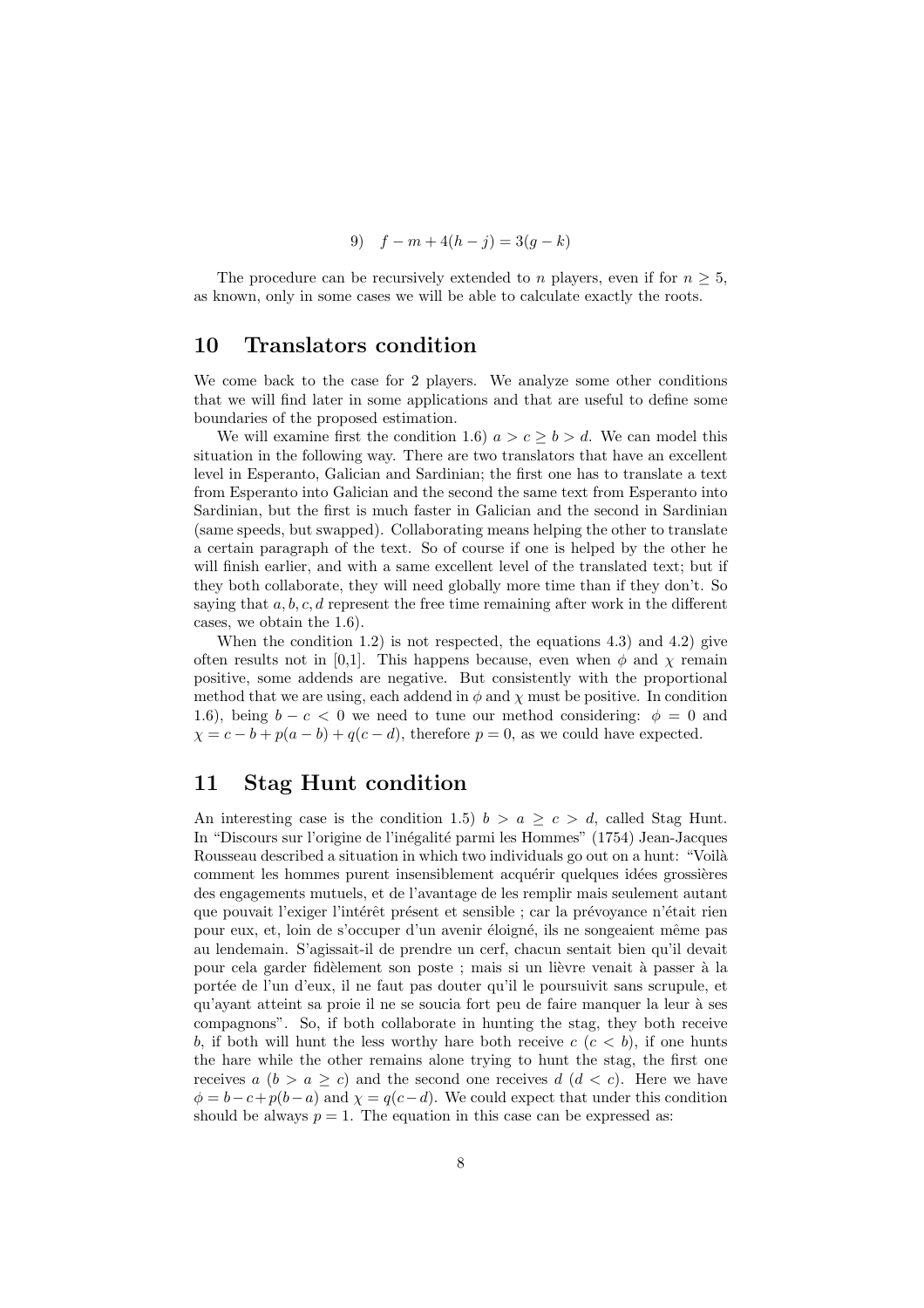10.1) 
$$
(p-1)(p - \frac{c-b}{-a+b-c+d}) = 0
$$

with  $-a + b - c + d \neq 0$ , therefore actually one root is always 1.

Say the second root  $r_2 = (c - b)/(-a + b - c + d)$ . If  $r_2 \ge 1$  the attractor of the recursive sequence for the set [0, 1] is 1, and so  $p = 1$ . If  $0 \le r_2 < 1$  we find

10.2) 
$$
0 \le \frac{b-c}{a-d} < 1/2
$$

In this case  $r_2$  is the attractor for the set [0, 1], and so  $p = r_2$ . This result could be unexpected, as  $a < b$ , but actually it is consistent with the problem: for example, in the condition  $a - d \gg b - c$  (that respects the 10.2) the risk to receive d is not comparable to the small advantage  $b - a$ , so p is small. If  $a - b + c - d = 0$ , we find  $\chi = q(b - a) \Rightarrow p = \frac{b - c}{b - c} = 1$ , and it agrees with 10.2), being  $\frac{b-c}{a-d} = 1 \Rightarrow r_2 \geq 1$ .

## 12 Chicken condition

In the Chicken Game two drivers run one against the other. If one swerves, he will be considered as a "chicken" and the other will win the game. If nobody swerves, they will have a serious crash, and it will be even worse than being considered a chicken. If both swerve, they will share the shame (having a better outcome than being the only chicken). In this game the condition is 1.3)  $a >$  $b > d \geq c$ ; being  $c - d \leq 0$  we have  $\phi = b - c + q(d - c)$  and  $\chi = p(a - b)$ , therefore:

10.3) 
$$
p = \frac{3c - b - 2d \pm \sqrt{(3c - b - 2d)^2 - 4(2c - b - d)(a - b + c - d)}}{2(a - b + c - d)}
$$

with  $a - b + c - d \neq 0$ . If  $a - b + c - d = 0$ :

10.4) 
$$
p = \frac{a - c}{2a - b - c}
$$

## 13 Battle of the Sexes condition

A husband and a wife agree to meet this evening, but cannot recall if they will be attending the opera or a boxing match. He prefers the boxing match and she prefers the opera, though both prefer being together to being apart. Let us consider the cooperation probability  $p$  as the probability to choose the event preferred by the other. In this game the condition is the 1.4)  $(a > d > c > b)$ . Therefore  $\phi = q(d - c)$  and  $\chi = c - b + p(a - b)$  and we obtain:

10.5) 
$$
p = \frac{c+b-2d \pm \sqrt{(c+b-2d)^2 + 4(d-c)(a-b+c-d)}}{2(a-b+c-d)}
$$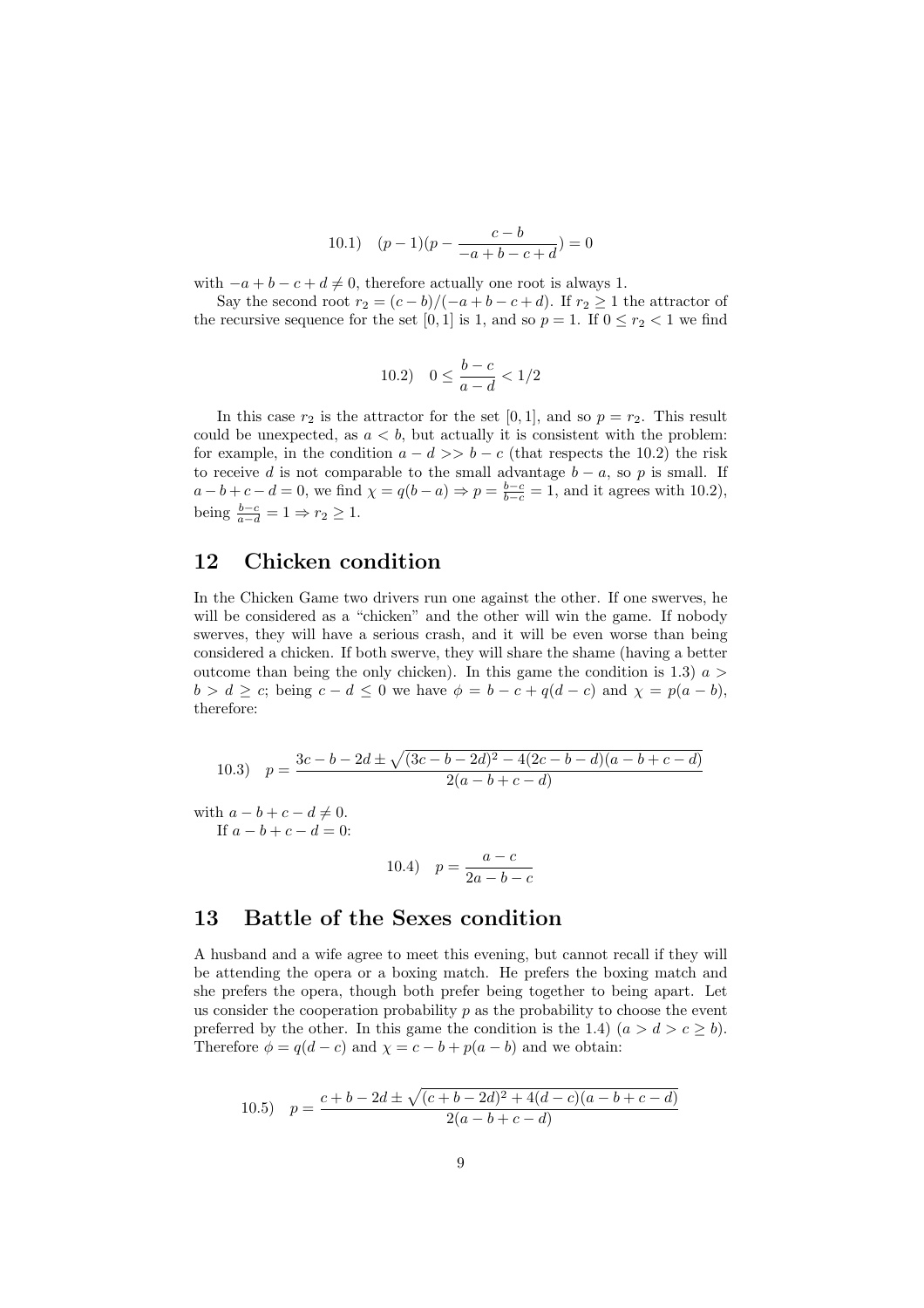with  $a - b + c - d \neq 0$ .

If  $a - b + c - d = 0$  (and so  $a - b = d - c$ ), we have  $\phi = q(a - b)$  and then more simply

10.6) 
$$
p = \frac{a-b}{a+d-2b}
$$

We examine here the case  $(3, 0, 0, 2)$ .

As already seen in equation 2.1, the classical maximin mixed strategy gives  $p_{mm} = \frac{a-c}{(a-b)-(c-d)}$ , in this case  $p_{mm} = 60\%$ , so each player attends their preferred event less often than the other event. Applying the 10.5) we find  $p \approx 45\%$ , so each player attends their preferred event more often than the other event.

# 14 Application to a game based on the Prisoner's Dilemma

In this game there are 4 to 10 teams (with 1 or more players) representing some nations. At each round the nations are coupled and play a series of phases with tables of Prisoner's Dilemma (or Chicken), accumulating money that they will be able to invest in weapons or (at the end of the round) in development points. The following parts of the round are dedicated to alliances, spying and wars; the war winners steal money from the losers. After a certain number of rounds, the winner is the nation with most development points. If the number of teams is odd, at each round there will be a group of 3 nations that will play tables for 3 players. Hence it was necessary to have in each phase a table for 2 players and a table for 3 players, and in each phase these 2 tables should be equilibrated between them in terms of p and  $\mu$  (average payoff in the table, weighted in terms of  $p$ ). Moreover, having several tables in each round, it was necessary that these tables were equilibrated among them. The tables were tuned applying the formulas presented in this study; testing the game, the obtained results were very satisfying. Here we show some of these tables.

In the case for 2 players:

11.1) 
$$
\mu = p^2b + q^2c + pq(a+d)
$$

In the case for 3 players:

11.2) 
$$
\mu = p^3 g + q^3 k + p^2 q(f+2j) + pq^2(2h+m)
$$

Table 1 : Management of industry and commerce

Example of two companies that don't have the right to agree on a common commercial strategy and that wonder if they should (D) or not (C) lower the prices to conquer parts of the market from their opponent.

- 1)  $D, D = 5,5$
- 2)  $C, C = 7,7$
- 3)  $D, C = 10,1$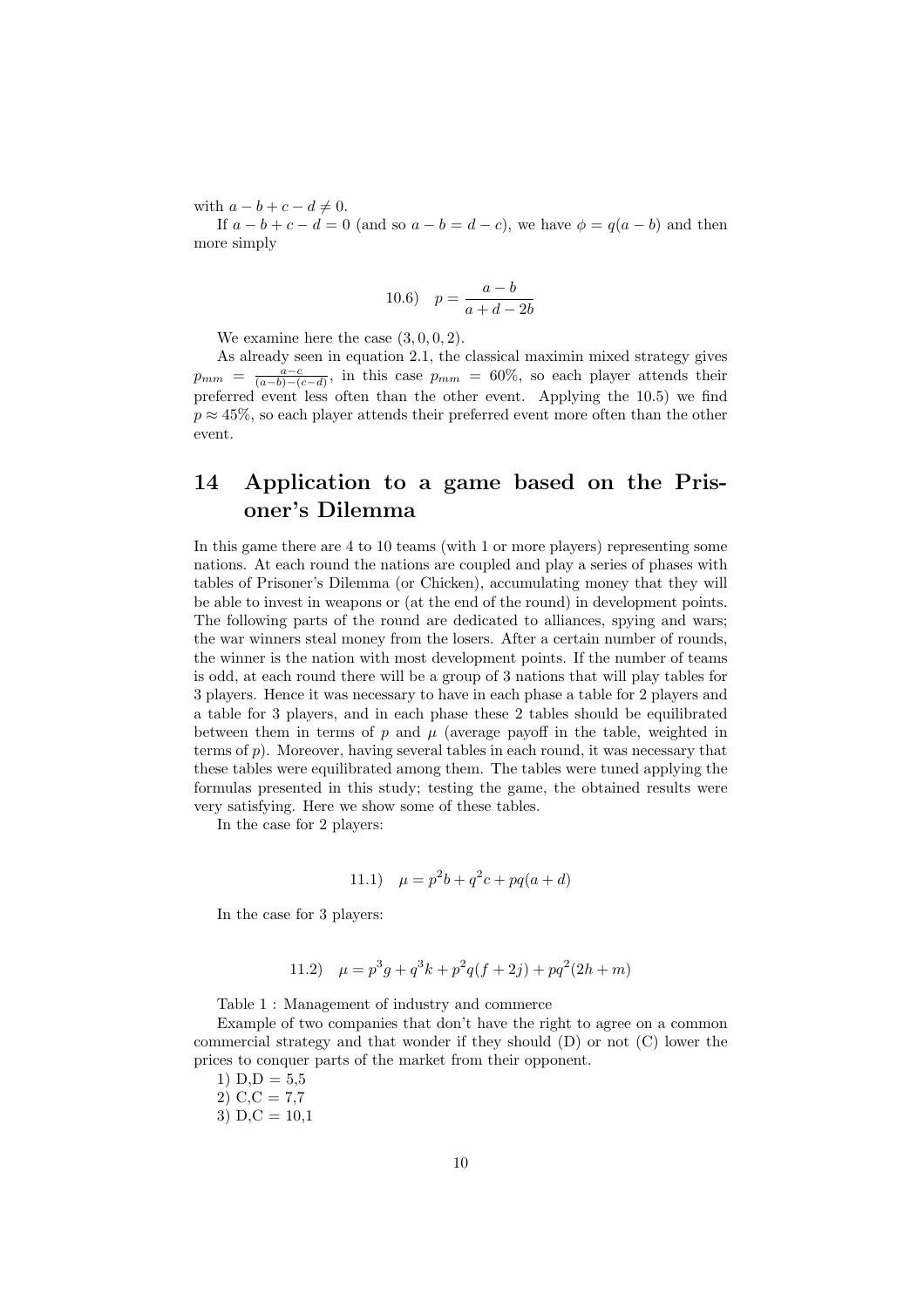$(p=35 \%, \mu=5,47)$ For 3 players : 1)  $D, D, D = 4, 4, 4$ 2)  $C, C, C = 8, 8, 8$ 3)  $D, D, C = 7,7,2$ 4)  $D, C, C = 10, 5, 5$  $(p=33\%, \mu=5,33)$ 

Table 2 : Corruption

Every country did small or big illegal actions... Are you going (D) or not (C) to denounce your opponent ?

1)  $D, D = -2,-2$ 2) C,C = 2,2 3)  $D, C = 8, -4$  $(p=50\%, \mu=1)$ For 3 players : 1)  $D, D, D = -2, -2, -2$ 2)  $C, C, C = 4,4,4$ 3)  $D.D.C = 1.1.-4$ 4) D,C,C =  $10,-2,-2$  $(p=50\%, \mu=1,25)$ 

Table 5 : Sharing of subventions

The international funds finance the nations with sums that can be shared more (C) or less (D) honestly.

1)  $D, D = 5,5$ 2)  $C, C = 8,8$ 3)  $D, C = 9,2$  $(p=63\%, \mu=6,43)$ For 3 players : 1)  $D, D, D = 3,3,3$ 2)  $C, C, C = 8,8,8$ 3)  $D, D, C = 7,7,2$ 4) D,C,C =  $9,6,6$  $(p=63\%, \mu=6,63)$ 

#### 15 Application to the Diner's Dilemma

In the Diner's Dilemma N friends go to a restaurant and before to order they decide to divide the bill in equal parts. It is possible to choose between an expensive menu and a cheap menu. We define  $r$  the cost of the expensive menu, s the value of the expensive menu,  $u$  the value of the cheap menu,  $w$  the cost of the cheap menu, with  $r, s, u, w \in \mathbb{R}_+$  and with the condition  $r > s > u > w$ . If instead of menus, we consider objects, the "value" can be better understood quantifying it as the price at which the object can be resold. Moreover, we consider the condition: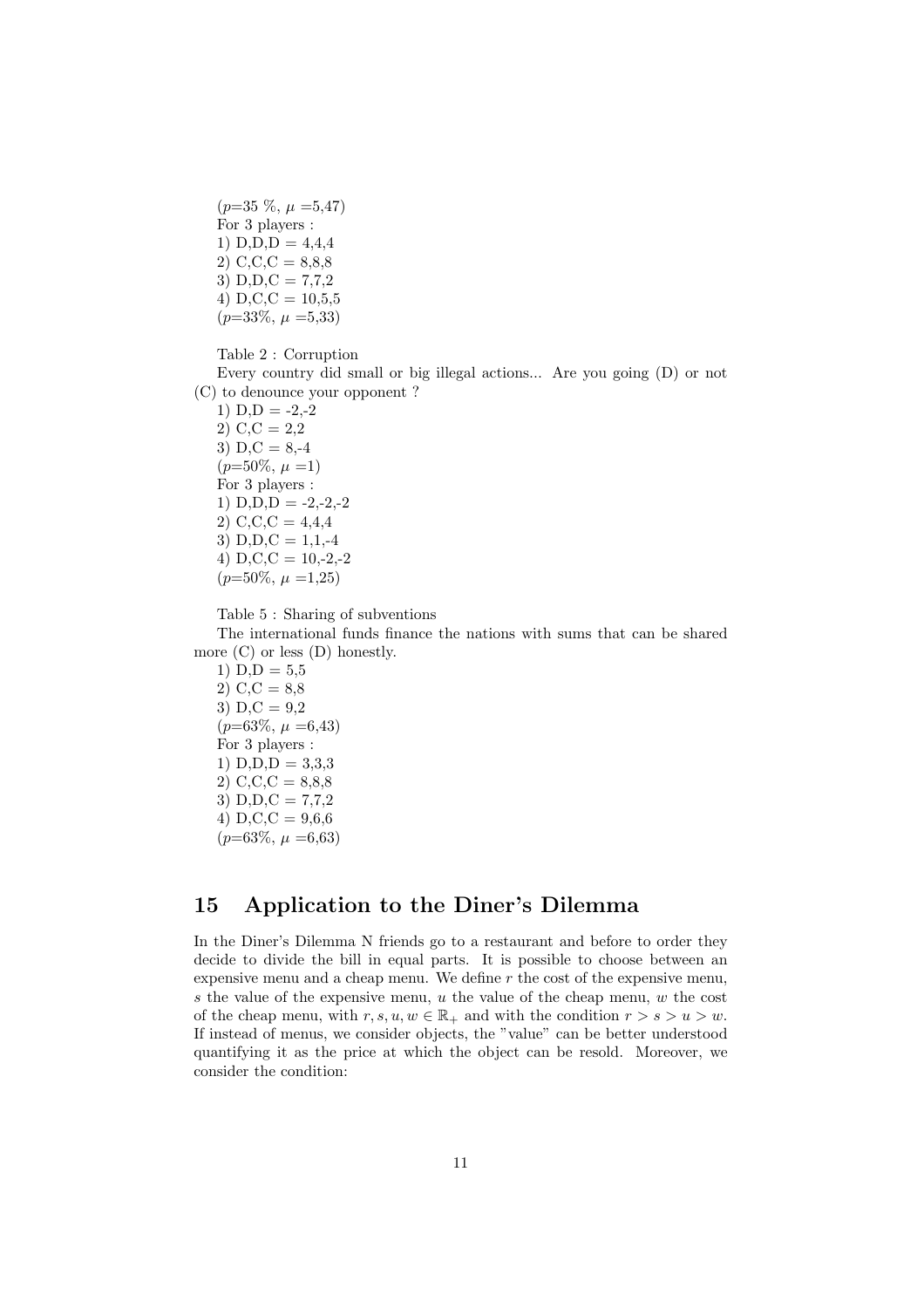12) 
$$
s-r/N > u-w/N \Leftrightarrow \frac{r-w}{s-u} < N
$$

i.e. egoistically it is convenient to order the expensive menu.  $(r - w)/(s - u)$ is the ratio between the difference of the costs and the difference of the values, that we will call for short as "costs-benefits ratio"  $(R_{cb})$ .

Remodeling the problem as in the case of the Prisoner's Dilemma, in the case  $N = 2$  we will have:

 $a = s - r/2 - w/2$  $b = u - w$  $c = s - r$  $d = u - r/2 - w/2$ Considering the condition 1.2) for the Prisoner's Dilemma we find

13) 
$$
a > b \Leftrightarrow R_{cb} < 2
$$

that is equivalent to 12) for  $N = 2$ , and

14) 
$$
b > c \Leftrightarrow R_{cb} > 1
$$

From  $c > d$  we obtain again the 13). From the equiprobability condition 6) we find:

15) 
$$
p > 1/2
$$
  $\Leftrightarrow$   $a - d < 3(b - c)$   $\Leftrightarrow$   $R_{cb} > \frac{4}{3}$ 

Being  $a - b = c - d$ , from 4.2) we obtain p as a function of  $R_{cb}$ :

16) 
$$
p = \frac{b-c}{a-c}
$$
  $\Leftrightarrow$   $p = 2 - 2/R_{cb}$ 

with domain defined by  $1 \langle R_{cb} \langle 2 \rangle$ . In the limit case  $R_{cb} = 2$  we find  $p = 1$ , and indeed  $a = b e c = d$ , so there is no convenience in defecting. In the other limit case  $R_{cb} = 1$  we find  $p = 0$ , and indeed  $b = c$ , so there is no convenience in cooperating.

In the case  $N = 3$  we have:  $f = s - r/3 - 2w/3$  $g = u - w$  $h = s - 2r/3 - w/3$  $j = u - r/3 - 2w/3$  $k = s - r$  $m = u - 2r/3 - w/3$ 

Considering the condition 7) for the Prisoner's Dilemma with 3 players, we find: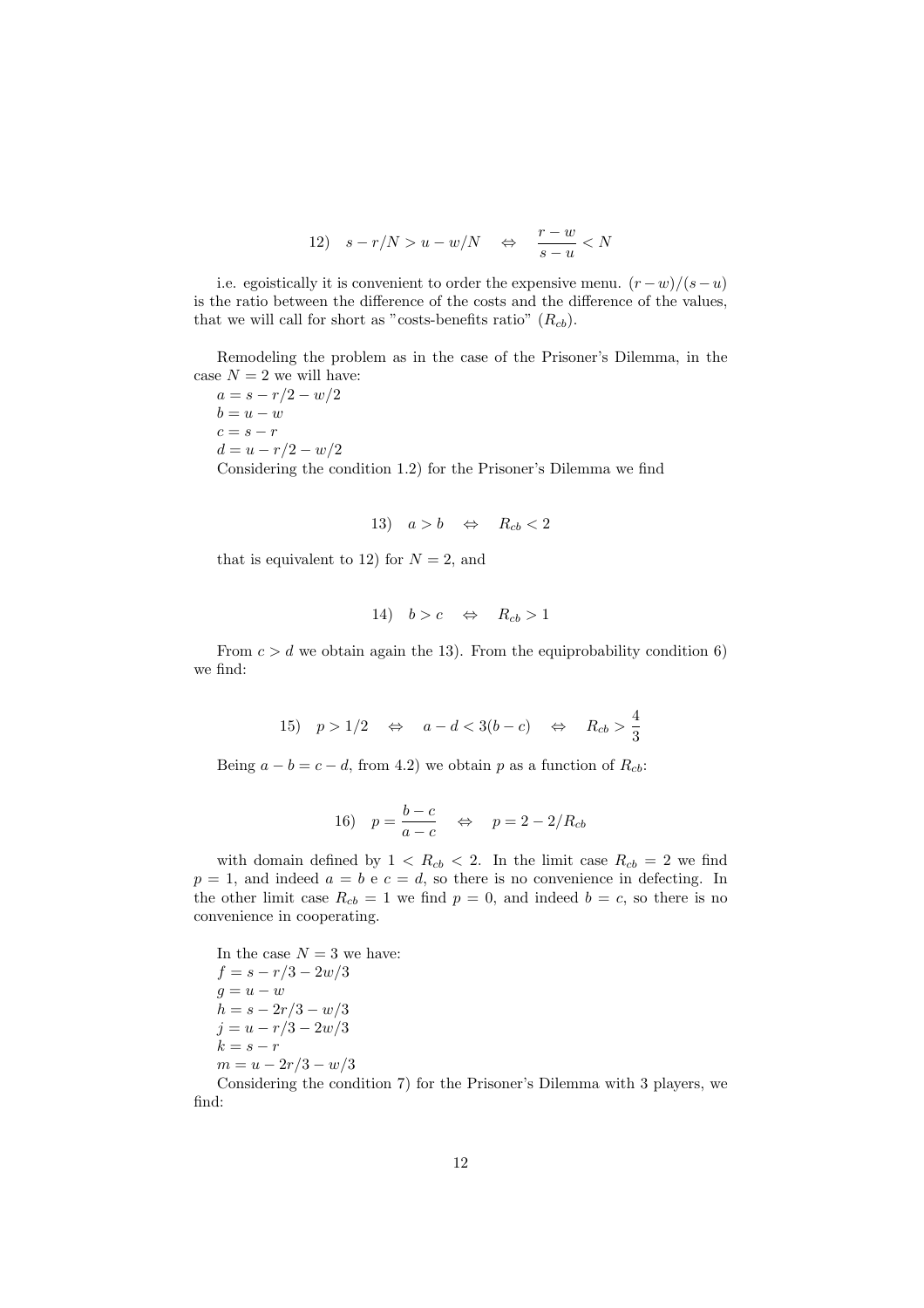17)  $(f > g \text{ OR } h > j \text{ OR } k > m) \Leftrightarrow R_{cb} < 3$ 

that is equivalent to 12) for  $N=3$ .

18) 
$$
(g > h
$$
 OR  $j > k$ )  $\Leftrightarrow$   $R_{cb} > 3/2$ 

From the equiprobability condition 9) we have:

19) 
$$
p > 1/2 \Leftrightarrow 3(g-k) > f - m + 4(h-j) \Leftrightarrow R_{cb} > 2
$$

From equation 8), being equal to 0 the coefficients of  $p^3$  e  $p^2$ , we obtain an equation of first degree that expresses p as a function of  $R_{cb}$ :

20) 
$$
p = \frac{k-j}{-g+h+2j-k-m}
$$
  $\Leftrightarrow$   $p = 2 - 3/R_{cb}$ 

with the domain defined from  $1.5 < R_{cb} < 3$ .

Can we suppose that for N players the formula is  $p = 2 - N/R_{cb}$  with domain  $N/2 < R_{cb} < N$  ?

#### 16 Application to the Public Goods Game

We find a very similar result in the Public Goods Game. In the basic game each player has r Euros ( $r \in R$ ) and decides how much s/he wants to put in a common pot. Then the euros in the pot grow by an interest rate of  $k > 1$  $(k \in R)$ , and then they are equally redistributed to the players. We will analyze the simple case of 2 players, where each player can put either  $r$  or 0. We find:

 $a = r + kr/2$  $b = kr$  $c = r$  $d = kr/2$ .  $a > b \Rightarrow k < 2$  $b > c \Rightarrow k > 1$ .  $a - b = c - d \Rightarrow p = \frac{b - c}{a - c} = 2 - 2/k.$  $p > 1/2 \Rightarrow k > 4/3$ . Exactly as in the 13-16 of Diner's Dilemma.

Now we can try to see what happens if each player has not only 2 options, but  $N + 1$  options  $(N \in \mathbb{N})$ , having the possibility to put in the pot:  $0, r/N, 2r/N, ..., ir/N, ..., r$ . Said  $ir/N$  and  $jr/N$  two possible amounts to put in the pot  $(i, j \in \mathbb{N})$ , said  $T_{ij}$  the table considering the two options i or j, we define  $p_{ij}$  as the cooperation probability in  $T_{ij}$ , meaning the probability to put the larger amount between  $ir/N$  and  $jr/N$ . And we define  $q_{ij} = 1 - p_{ij}$ . As  $p = 2-2/k$ , p depends only on k, and not on r,i or j; fixed  $k_*,$  we define the value  $2-2/k_* = p_*$ , and  $q_* = 1-p_*$ . We define  $p_i = p(i r/N)$  the probability to choose the amount  $ir/N$  among the  $N + 1$  options. In analogy with the paragraph 6, each  $p_i$  is proportional to  $U_i = \sum_{j=0}^{i-1} p_{ij} + \sum_{j=i+1}^{N} q_{ij} = ip_* + (N-i)q_*$ .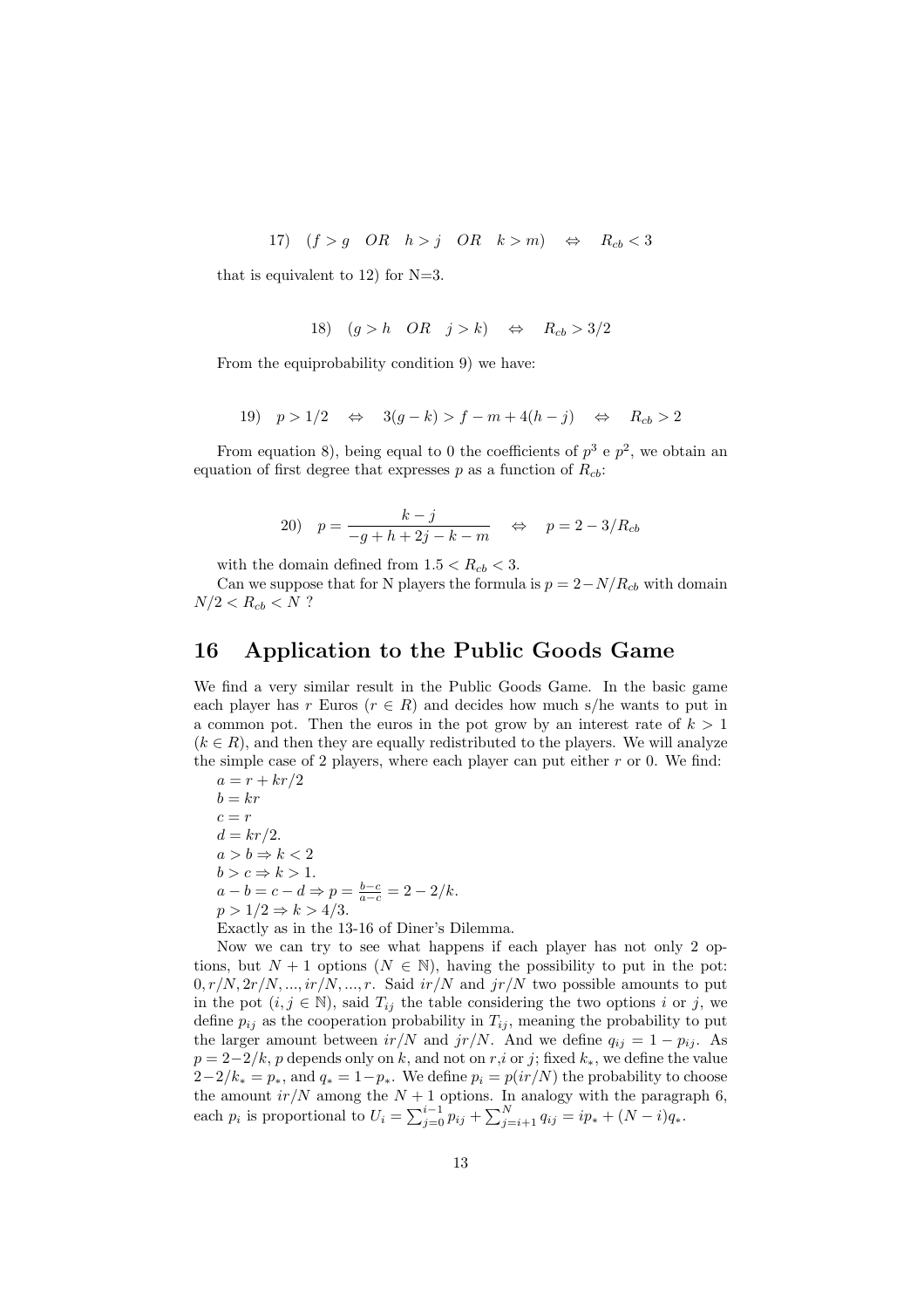So, for each i we calculate the proportionality coefficient  $U_i$  adding the probabilities to play the amount  $ir/N$  in the table  $T_{ij}$  for each other j. In fact, for  $j < i$ , in the table  $T_{ij}$ , the probability to play the amount  $ir/N$  is  $p_*$ , and for  $j > i$  is  $q_*$ . We find that  $\sum_{i=0}^{N} U_i = N(N+1)/2 = W$ . Then the  $p_i$  are:

21) 
$$
p_i = \frac{U_i}{W} = \frac{ip_* + (N - i)q_*}{N(N + 1)/2}
$$

For a numerical example, let us set  $r = 100$ ,  $N = 4$  and so we have 5 options: 0, 25, 50, 75 or 100 euros.

For  $k = 4/3 \Rightarrow p_* = 1/2$ , we obtain:  $p_i = 20\%$  each, because we are in the equiprobability condition.

For  $k = 3/2 \Rightarrow p_* = 2/3$ , we obtain:  $p_0 = p(0) = 4/30 \approx 13.3\%,$  $p_1 = p(25) = 5/30 \approx 16.7\%.$  $p_2 = p(50) = 6/30 = 20\%,$  $p_3 = p(75) = 7/30 \approx 23.3\%$  and  $p_4 = p(100) = 8/30 \approx 26.7\%.$ The  $p_i$  increase with the amount because  $k > 4/3$ . For  $k = 6/5 \Rightarrow p_* = 1/3$ , we obtain:  $p_0 = p(0) = 8/30 \approx 26.7\%.$  $p_1 = p(25) = 7/30 \approx 23.3\%$  $p_2 = p(50) = 6/30 = 20\%,$  $p_3 = p(75) = 5/30 \approx 16.7\%$  and  $p_4 = p(100) = 4/30 \approx 13.3\%.$ The  $p_i$  decrease with the amount because  $k < 4/3$ .

# 17 Application to the Traveler's Dilemma

This game was formulated in 1994 by Kaushik Basu and goes as follows. An airline loses two suitcases belonging to two different travelers. Both suitcases happen to be identical and contain identical antiques. An airline manager tasked to settle the claims of both travelers explains that the airline is liable for a maximum of \$100 per suitcase, and in order to determine an honest appraised value of the antiques the manager separates both travelers so they can't confer, and asks them to write down the amount of their value at no less than \$2 and no larger than \$100. He also tells them that if both write down the same number, he will treat that number as the true dollar value of both suitcases and reimburse both travelers that amount. However, if one writes down a smaller number than the other, this smaller number will be taken as the true dollar value, and both travelers will receive that amount along with a bonus/malus: \$2 extra will be paid to the traveler who wrote down the lower value and a \$2 deduction will be taken from the person who wrote down the higher amount. The challenge is: what strategy should both travelers follow to decide the value they should write down?

Say r the maximum value, s the minimum value, t the bonus, with  $r > s$  $t > 0$  (r, s,  $t \in \mathbb{R}$ ). The two players have  $N + 1$  options: given  $v = (r - s)/N$ they can play  $s, s + v, s + 2v, ..., s + iv, ..., r$ , with  $i, N \in \mathbb{N}$ .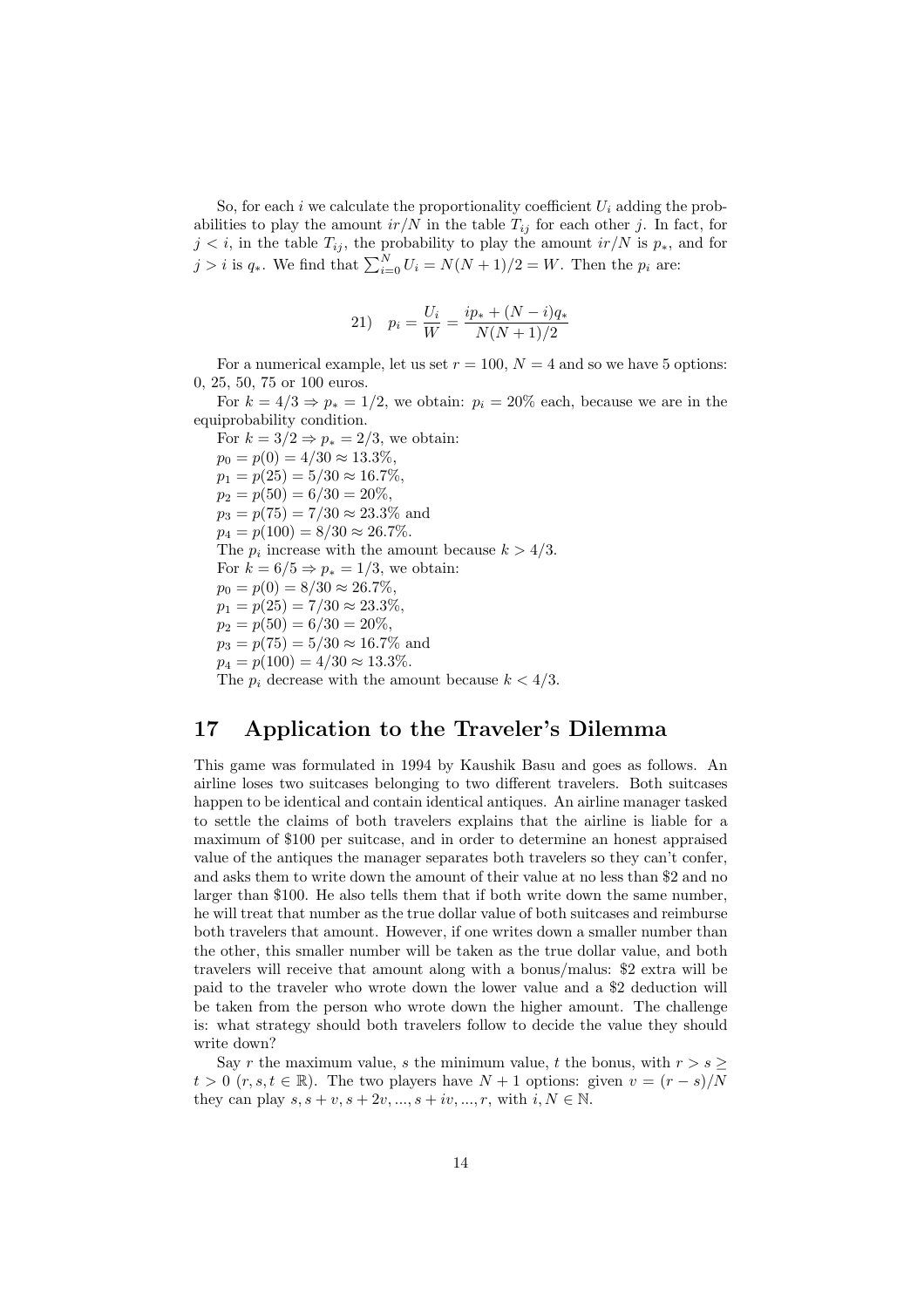We will try to apply again the considerations in paragraph 6 to the case with the 2 options  $s + iv$  and  $s + jv$   $(j \in \mathbb{N})$ ; said  $T_{ij}$  the table considering the two options i or j, we define  $p_{ij}$  as the cooperation probability in  $T_{ij}$ , so the probability to play the biggest value between  $s + iv$  and  $s + jv$ . We obtain the following values, with  $i > j$ :

 $a = s + jv + t$  $b = s + iv$  $c = s + jv$  $d = s + jv - t.$ We find  $a > b \Rightarrow i - j < t/v$ , and  $t > 0 \Rightarrow c > d$ .  $b > c \Rightarrow i > j$ , already known.

Applying the 4.3, we obtain the cooperation probability  $p_{ij}$  (for  $i > j$  it is the probability to play  $s + iv$ :

22) 
$$
p_{ij} = \frac{-(t + (i - j)v) + \sqrt{(t + (i - j)v)^2 - 4(i - j)^2 v^2}}{2(j - i)v}
$$

If  $i - j \ge t/v \Leftrightarrow b > a$  we are under the condition  $b > a > c > d$ , so we must apply the 10.1).

If  $i < j$  we just swap i and j, obtaining the same cooperation probability, that in this case will be the probability to play  $s + jv$ . We can see that  $p_{ij}$ depends on  $|i-j|$ , but not on i or j separately.

From the equation 6, we can see that the equiprobability condition is:

$$
23) \quad 3(b-c) > (a-d) \Leftrightarrow i-j > 2t/3v
$$

 $\sum_{j=0}^{i-1} p_{ij} + \sum_{j=i+1}^{N} q_{ij}$ ,  $W = \sum_{i=0}^{N} U_i$  and  $p_i = U_i/W$ . With the same method used for the Public Goods Game, we have  $U_i =$ 

For a simple numerical example, let us set  $r = 4$ ,  $s = 2$ ,  $t = 2$ ,  $N = 2$ (3 options),  $v = 1$ . We can see that for  $|i - j| = 1$  we have  $p_{ij} \approx 38\%$ ; for  $|i-j| \geq 2$ , considering the 10.2), we can check that  $(b-c)/(a-d) \geq 1/2$ , hence we have always  $p_{ij} = 1$ . We obtain:

 $p_0 = p(2) \approx 20.6\%,$ 

- $p_1 = p(3) \approx 33.3\%,$
- $p_2 = p(4) \approx 46.1\%.$

In the original problem, with  $r = 100$ ,  $s = 2$ ,  $t = 2$ ,  $N = 98$  (99 options),  $v = 1$ ; here also for  $|i - j| \ge 2$ ,  $(b - c)/(a - d) \ge 1/2$ , hence we have always  $p_{ij} = 1$ . We obtain

 $p_{98} = p(100) \approx 2.01\%$ 

 $p_0 = p(2) \approx 0.0128\%$ 

 $p_i = p(i + 2) \approx i0.0206\%.$ 

These results are consistent with what we could expect intuitively.

In the article The Traveler's Dilemma (Basu, Kaushik. Scientific American Magazine; June 2007) experimental results are reported, where  $r = 200$ ,  $s = 80$ ,  $N = 120$  (121 options),  $v = 1$ . For  $t = 5$  the average amount proposed by the players was  $\mu = 180$ , and for  $t = 80$  it was  $\mu = 120$ . Both results are quite far from the Nash equilibrium ( $s = 80$ ). With our method we obtain: for  $t = 5$ ,  $\mu = \sum_{i=0}^{N} (s + iv)p_i \approx 160$  and for  $t = 80$ ,  $\mu \approx 144$ . Our model is not too far from the experimental results.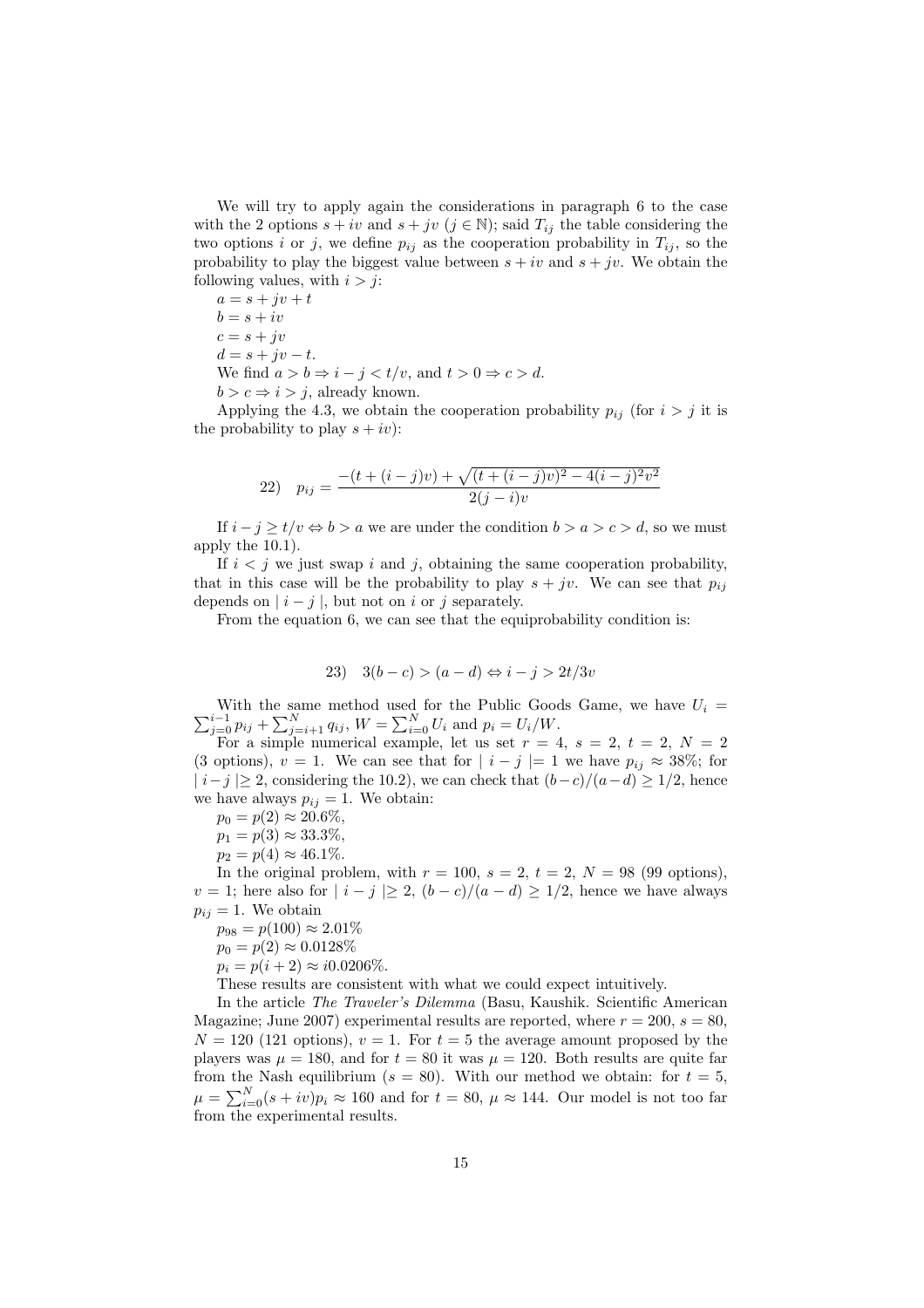#### 18 Application to the War of Attrition

The same method used for the Traveler's Dilemma will be now applied to the War of Attrition, with similar results. This problem was originally formulated by John Maynard Smith in "Theory of games and the evolution of animal contests" (1974, Journal of Theoretical Biology 47: 209-221). The game works as follows: there are 2 players, each makes a bid; the one who bids the highest wins a resource of value  $x \in \mathbb{R}_+$ . Each player pays the lowest bid. If each player bids the same amount, they will win  $x/2$  each.

We will analyze the case with the 2 bid options i and j  $(i, j \in \mathbb{N})$ , considering  $p_{ij}$  as the cooperation probability (so the probability to play the smallest value between *i* and *j*). We obtain for the table  $T_{ij}$  the following values, with  $i > j$ :

 $a = x - j$  $b = x/2 - j$  $c = x/2 - i$  $d = -j$ .

We find  $a > b \Rightarrow x > 0$ , already known.  $b > c \Rightarrow i > j$ , already known.

Applying the 4.3, we obtain the cooperation probability  $p_{ij}$  (for  $i > j$  it is the probability to play  $j$ :

24) 
$$
p_{ij} = \frac{-x/2 + \sqrt{x^2/4 + 4(i-j)^2}}{2(i-j)}
$$

If  $i < j$  we just swap i and j, obtaining the same cooperation probability, that in this case will be the probability to play i. We can see that  $p_{ij}$  depends on  $|i-j|$ , but not on i or j separately. Furthermore, differently from the Traveler's Dilemma,  $0 < p_{ij} < 1$  always. For  $i - j$  tending to  $+\infty$ , p tends to 1.

From the equation 6, we can see that the equiprobability condition is:

25) 
$$
3(b-c) > a-d \Leftrightarrow i-j > x/3
$$

With the same method used for the Public Goods Game and for the Travwith the same method used for the Public Goods Game and for the Trave-<br>eler's Dilemma, we have  $U_i = \sum_{j=0}^{i-1} q_{ij} + \sum_{j=i+1}^{N} p_{ij}$ ,  $W = \sum_{i=0}^{N} U_i$  and  $p_i = U_i/W$ .

For a simple numerical example, let us set  $x = 2, 0 \le i, j \le 4$ . We obtain:

 $p_0 = p(0) \approx 29.2\%$  $p_1 = p(1) \approx 25.5\%$  $p_2 = p(2) = 20\%$  $p_3 = p(3) \approx 14.5\%$  $p_4 = p(4) \approx 10.8\%.$ 

Also in this case the results are consistent with what we could expect intuitively.

## 19 Conclusions

The proposed approach seems to describe quite well some classical games of the game theory, using an estimation of the players' behaviour to solve some paradoxes. This estimation can be seen as a convenience index for the different